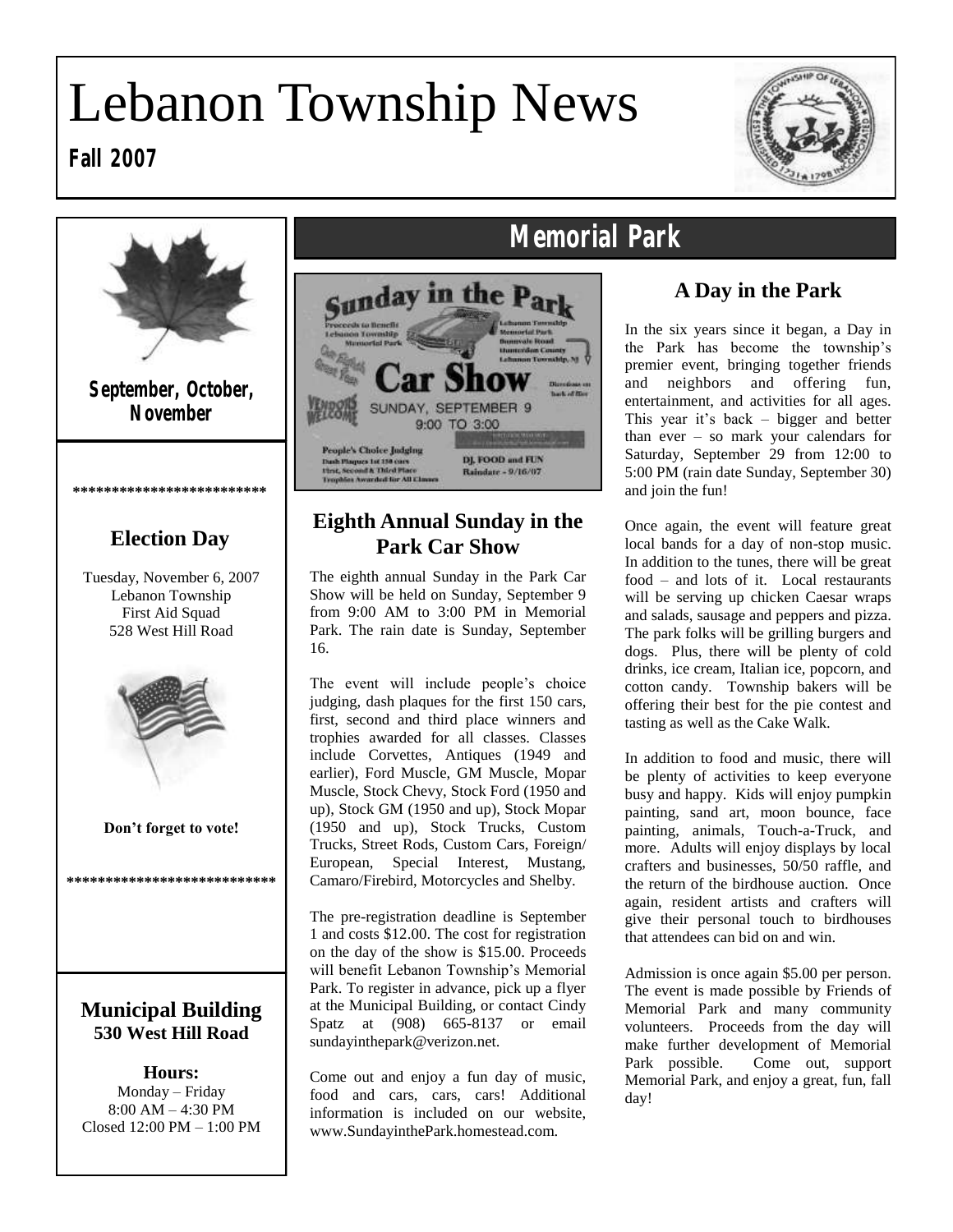### **Memorial Park (continued)**

### **Don't Miss Your Chance to Be a Day in the Park Sponsor!**

### **Do You Have a Business You Would Like to Promote?**

Each year, Day in the Park attracts more than 1,000 attendees from Lebanon Township and surrounding areas, making it a great way to inform potential buyers of your product or service. No matter what size your business or budget, there's a vendor or sponsor package that's just right for you!

### **\_\_\_ Vendor** - \$25.00

Set up a table you provide to display and sell your products directly to event attendees. This option is great for crafters and small, home-based businesses!

#### \_\_\_ **Bronze Sponsor** - \$250.00

Meet event attendees with **exhibition space** in the sponsor's arena (sponsor to provide shelter, table, chairs, as needed); a **listing in the event program**; and recognition on the township **website**. In addition, Bronze Sponsors receive **2 complimentary tickets** to the event and VIP admission to the sponsor's tent for the same 2 people.

#### \_\_\_ **Silver Sponsor** - \$500.00

Ideal for high visibility, Silver Sponsors receive a **banner** along "Sponsor's Row" on Bunnvale Road that will remain on display for a week after the event; **a business card ad** in the event program; recognition on the township **website**; and **exhibition space** in the sponsor's arena (sponsor to provide shelter, table, chairs, as needed). In addition, Silver Sponsors receive **4 complimentary tickets** to the event and VIP admission to the sponsor's tent for the same 4 people.

#### **\_\_\_ Gold Sponsor** - \$1,000.00

A premier sponsorship opportunity that provides a **banner** along "Sponsor's Row" on Bunnvale Road for a week after the event; a **half-page ad** in the event program; recognition on the township **website**; and **exhibition space** in the sponsor's arena (sponsor to provide shelter, table, chairs, as needed). In addition, Gold Sponsors receive **6 complimentary tickets** to the event and VIP admission to the sponsor's tent for the same 6 people.

#### **\_\_\_ Platinum Sponsor** - \$1,500.00

An exclusive, limited sponsorship opportunity that provides a large banner at one of a few exclusive areas at the event site. Other benefits include 8 complimentary tickets to the event and VIP admission to the sponsor's tent for the same 8 people; a banner along "Sponsor's Row" on Bunnvale Road for a week after the event; a full-page ad in the program; recognition on the township website; and exhibition space in the sponsor's arena.

#### **Just Want to Show Your Support for Memorial Park?**

#### **\_\_\_ Park Patron** - \$100.00

Show your support and enjoy park hospitality with 2 complimentary tickets to the event and VIP admission to the sponsor's tent for the same 2 people. In addition, you will receive recognition in the event program and on the township website.

#### **Park Friend - \$25.00**

Support your community park with a contribution. Your generosity will receive recognition in the event program and on the township website.

Check the option above that's right for you, fill out the info below, enclose a check made payable to Memorial Park, and return the form to Kim Jacobus at the Township Municipal Building.

| Business Name: 2008. [2016] Business Name: |        |
|--------------------------------------------|--------|
| Address:                                   |        |
|                                            | Email: |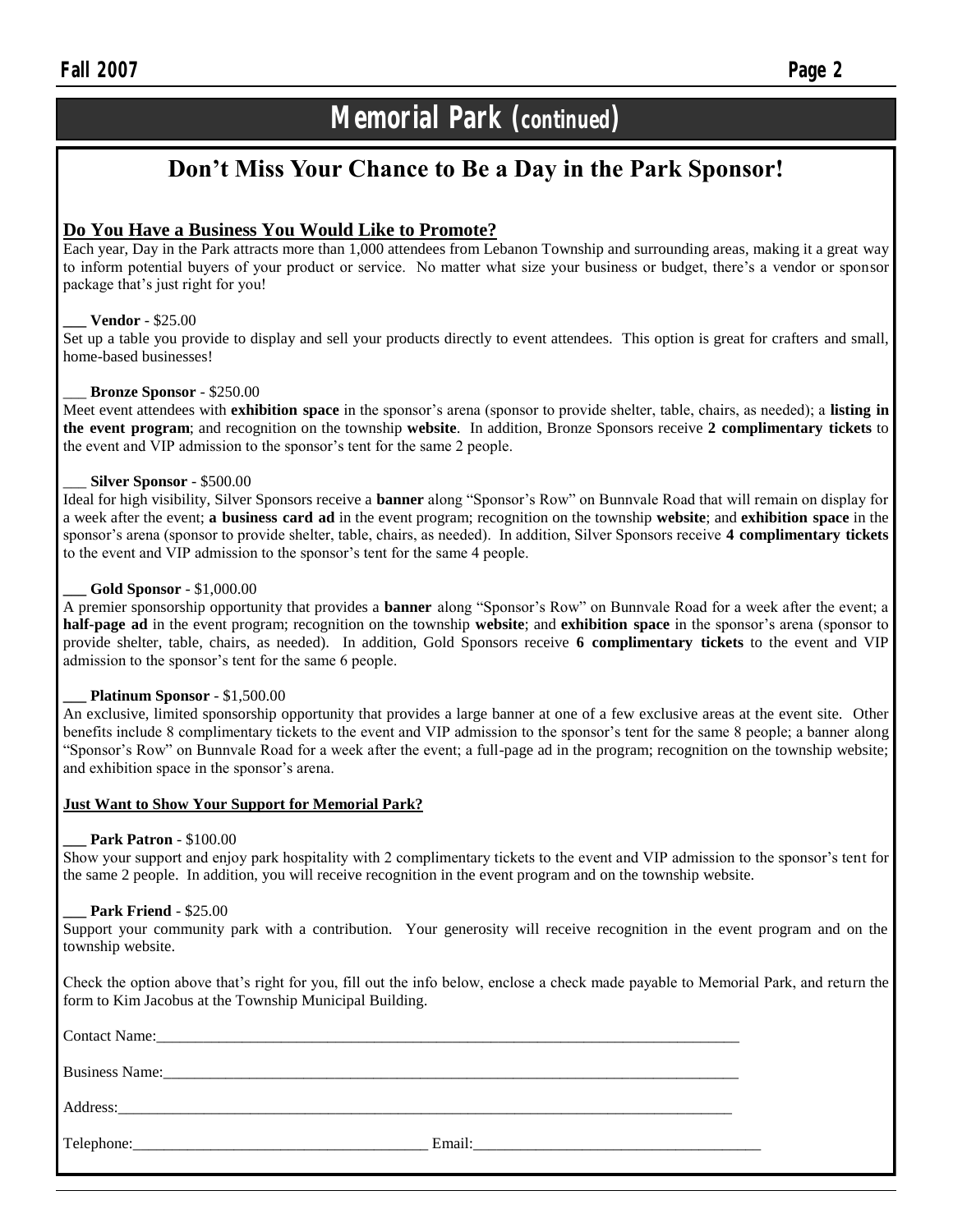

Well maintained Ranch located on a cul-desac. Features include and eat-in kitchen, formal dining room with built-ins, living room with cathedral ceiling & sky lights, 2 bedrooms with hardwood floors & main bath. Lower level with family room, study, master bedroom, master bath & sitting room plus laundry & storage/utility room. 1-Car attached garage, large, private deck, fenced in yard with arbor & perennial gardens.



Priced at: \$329,500 2006 Taxes: \$4,920 GSMLS#: 2426581

Call today for your own private showing!

# Weichert, Realtors®

**MILLIGHTER** 

**305 Meiers Lane** 

**Lebanon Township** 



The listing broker does not guarantee the information describing these prope riterested parties are advised to independently verify this information through personal inspection or with appropriate professionals.

Invite Us In... We'll Bring RESULTS!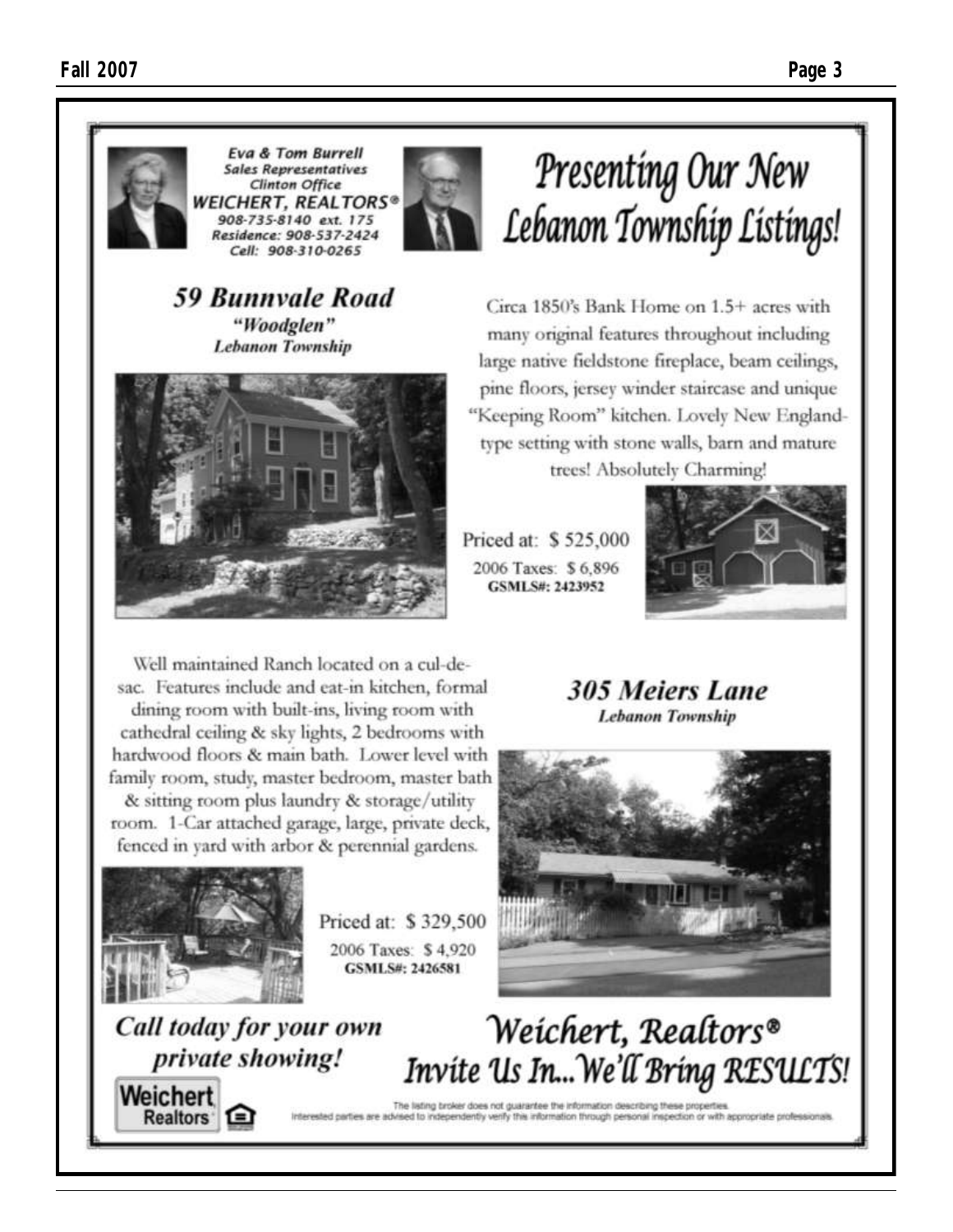### **Fire Department**



### **Looking For Some Extra Holiday Cash?**

The Fund Drive Committee is holding an **ALL CASH RAFFLE,** just in time for the holiday season. Raffle tickets are \$10.00 each. To purchase tickets, see any member of the Fire Department, stop by the Municipal Building during normal business hours and ask for Kim Jacobus, or send a check for the total number of tickets you wish to purchase to:

> Lebanon Township Volunteer Fire Department 532 West Hill Road Glen Gardner, NJ 08826 Attention: Cash Raffle

Tickets stubs will be mailed back to you.

Our goal is to sell 750 tickets. All prizes will be determined by the number of tickets sold. First prize is **\$1875.00** or 25% of tickets sold. Second prize is **\$1125.00** or 15% of tickets sold. Third prize is **\$750.00** or 10% of tickets sold.

The drawing will be held at our November meeting. The winner need not be present to win. All taxes are the responsibility of the winner.

### **2007 Annual Fund Drive**

The Fund Drive Committee would like to thank you in advance for your support during our 2007 Fund Drive. While we understand that a dollar never seems to go as far as we would like it to, every donation counts.

Thank you again, Fund Drive Committee

### **We Want You to Join Our Team!**

If you, or your son or daughter over the age of fourteen, would like to learn about joining the Fire Department, please stop by the Fire Houses on Anthony Road or Hill Road any Monday night. Or, you can call Steve at (908) 537-4454 or email smbisbee@comcast.net.

### **Have an Old Car Sitting Around?**

The Fire Department is looking for old cars to practice our drills on. If you are looking to donate your old car, please call (908) 537-2838 and leave a message. Thank you.

### **Pancake Breakfast**

The Lebanon Township Fire Department has been holding Pancake Breakfasts for over thirty years. This great tradition is held from 8:00 AM to Noon every second Sunday from October until June, at Station One on Anthony Road. The cost is \$5.00 for adults and \$3.00 for children under 10. All money raised supports the Lebanon Township Fire Department.

Directions to Station One on Anthony Road:

- 1. From the A&P in Califon, follow Sliker Road until it turns into Anthony Road (bear left onto Anthony). Follow Anthony Road. Watch for signs; the Fire House will be on the left.
- 2. From Point Mountain or Route 31, take Musconetcong River Road (Route 645) to Hollow Road. At the top of the hill, turn right onto Anthony Road. Watch for signs; the Fire House will be on the left.
- 3. From the Municipal Building or Hill Road, follow Red Mill Road to Newport Road. Make a right onto Newport and follow to the end (just past the Road Department Building). Turn left onto Anthony Road. Watch for signs; the Fire House will be on the left.
- 4. If you get lost call (908) 537-2838.

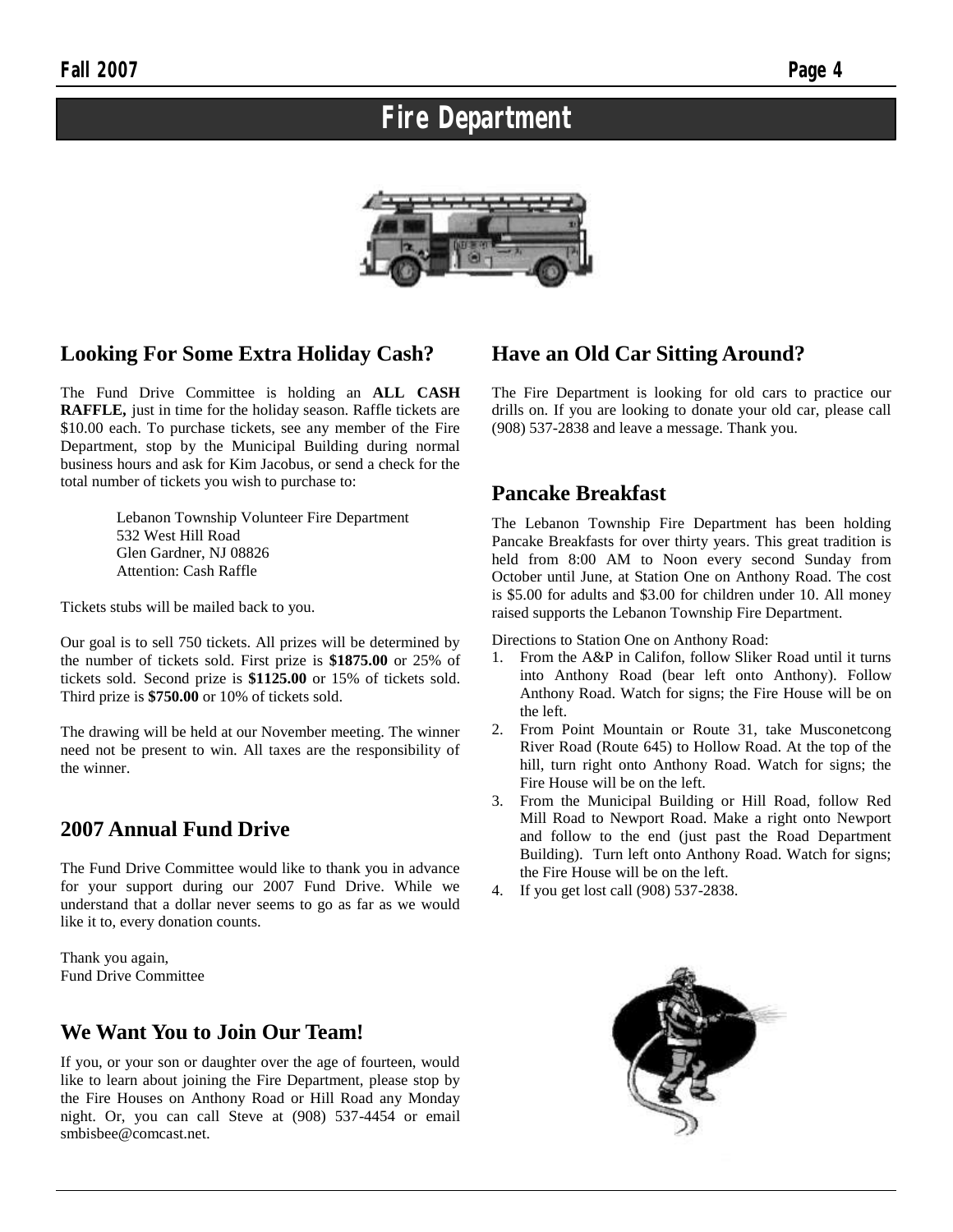### **First Aid Squad**

### **Volunteerism is Serious Business**

Your squad wants you to know that we are committed to providing free emergency medical care to our community, but we need your help now more than ever.

The United States Bureau of Labor Statistics reports that volunteerism is at an all-time low, as are donations to charitable organizations, leaving many of the organizations struggling to provide services. Nationwide, 61.2 million people, or only 26.7% of the population, volunteered at least once last year. Only 8.1% volunteered for a health related organization. This drop follows a ten year downward trend. It also draws attention to a shift in attitude toward services provided by charitable organizations. A growing number of taxpayers feel that these services should be provided by the government and funded through their tax dollars.

The Lebanon Township First Aid Squad is an all-volunteer, private, non-profit organization providing free emergency medical care within our community. We save taxpayers over a million dollars each year in both medical fees and operation cost. The squad survives exclusively on donations from township residents.

We cover the township 24 hours a day, seven days a week. We answered 575 calls last year, including 134 medical emergencies, 63 traumas, 25 motor vehicle accidents, 25 heart attacks, 25 respiratory calls, 11 strokes and 7 cardiac arrests. We also covered athletic games and events for Voorhees High School 19 times. Every time the fire alarm rings, we are alerted and are there to back up our fire company. Last year, we answered 113 fire calls. Our vehicles logged in a total of 757 hours and 187 miles. Our average response time was 6.95 minutes. Yet this wasn't enough. Some of our calls went to mutual aid last year. Our call volume is rising every year and we need more volunteers to become EMTs and drivers to continue our mission. But, volunteers willing to become EMTs and drivers are not all we need.

Squad members worked a total of 2011 hours last year on calls. Volunteer EMTs are held up to the same standards that professional EMTs are held to, completing a 120 hour basic course and then taking additional course hours to maintain their certification. Our EMTs and drivers commit themselves to one duty night a week and cover one weekend a month, meaning on average they give 100 hours of volunteer time to the squad a month. The squad is in desperate need of people to volunteer for a couple of hours a week to do everything from light office work to basic building maintenance, so our EMTs are not further burdened by these tasks. Whatever your skill set, the squad needs you.

Unfortunately, manpower is not all we need. We are on a tight budget. To fully equip an EMT costs roughly \$5,000. A pager costs \$900 and a radio costs \$1,500. We also purchase all of our supplies for the ambulances. An average ambulance costs \$100,000 to \$150,000. In the past, the Township has helped us purchase our vehicles, but we are financially responsible for maintaining them. The state recommends that ambulances be replaced every five years and requires that paid EMS companies replace their vehicles every 12 years. Currently, our oldest vehicle is 23 years old. Our building is also in need of some major upgrades and repairs.

Please help us continue our mission of providing free emergency medical care to the community. Don't let volunteerism become a thing of the past. If you value your squad, please volunteer some of your time or make a donation. For information, contact the squad at (908) 638-6851, e-mail us at info@19rescue.org, visit us at www.19Rescue.org, or drop by our monthly meetings the second Monday of the month.



Veichert Kathie Erdman Sales Representative<br>Weichert Million Dollar Sales Club office 908.735.8140 fax 908.735.8372 pager 908.246.1702<br>cellular 908.246.1702 residence 908.832.2897 2001-2002 email krhe@juno.com Weichert Clinton Office 9 West Main Street **Realtors © MIR** Clinton, NJ 08809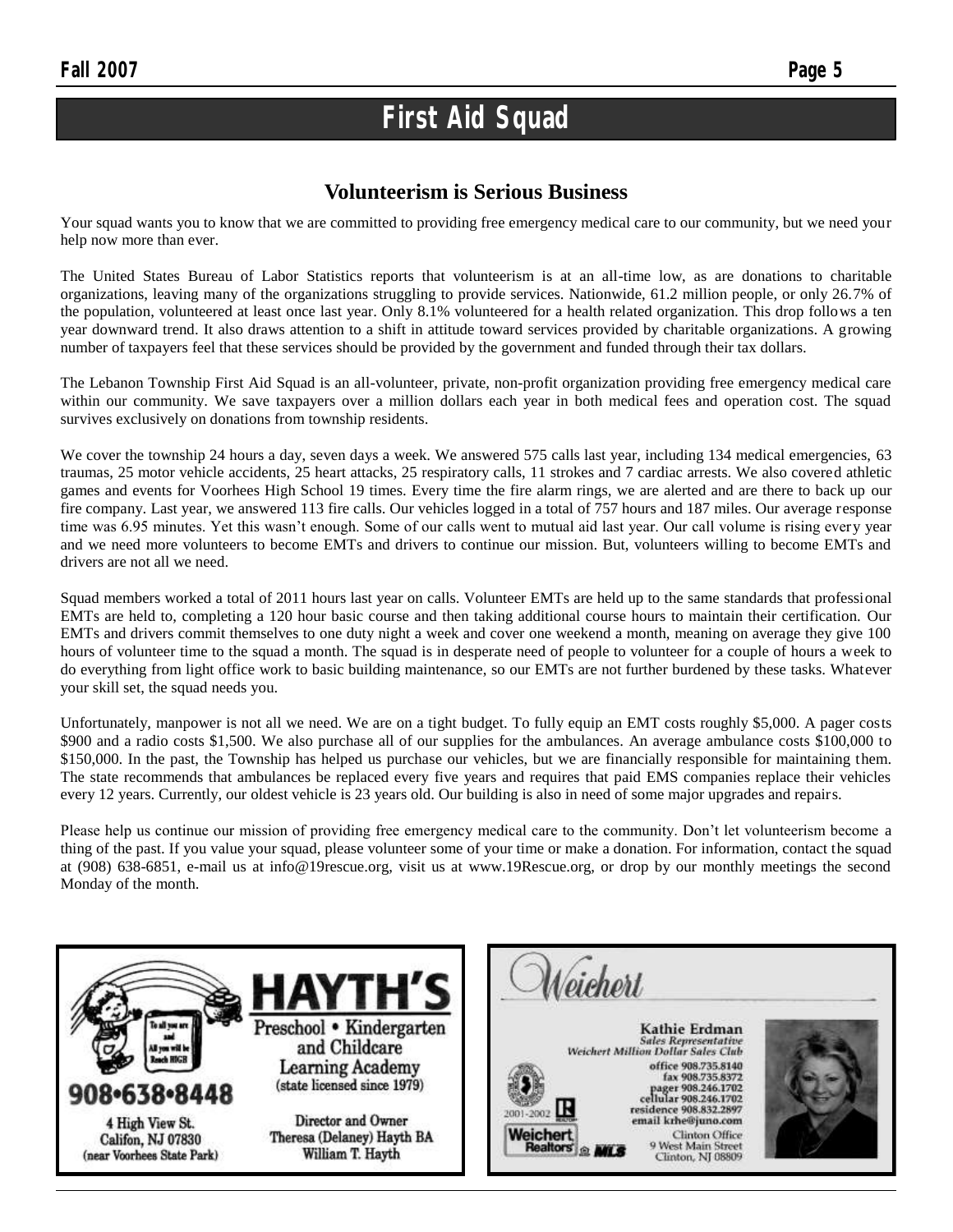### **Environmental and Open Space Commission**

The Lebanon Township Environmental and Open Space Commission (EOS) will once again be hosting an information booth at this year's a Day in the Park on Saturday, September 29 at Memorial Park.

The EOS is interested in learning and understanding what environmental interests and concerns you consider important to our community. Are there any potential environmental issues or projects which you think should be discussed or investigated in your neighborhood? Perhaps you have questions concerning well water or stream quality, septic system maintenance, recycling or invasive plant species control. Feel free to stop by our booth and speak to one of our EOS members for more information or to voice your opinion.

The EOS meets the first Monday of each month at 7:00 PM at the Municipal Building. You may also contact the EOS through Warren Newman at (908) 638-4332 or via email at warrennewman@embarqmail.com.



\*\*\*\*\*\*\*\*\*\*\*\*\*\*\*\*\*\*\*\*\*\*\*\*\*\*\*\*

### **Recreation Commission**



On Friday, July 27, the Recreation Commission, along with the Memorial Park Committee and Camp Bernie, hosted a Family Beach Bash at Memorial Park. Hot dogs, drinks, snow cones and popcorn were provided and attendees brought salads and desserts to share. Kids participated in a sand castle building contest, visor decorating and shell painting.

Music was provided by Paradise DJ's from 5:00 - 9:00, after which Camp Bernie, despite the **extreme weather**, showed the movie *Harry and the Hendersons* under the pavilion.

Tickets were \$20.00 per family and all proceeds went to Memorial Park. Despite the rain, thunder and very impressive lightening, a great time was had by all!



**School is back in session Thursday, August 30. Please obey local speed limits and drive carefully!**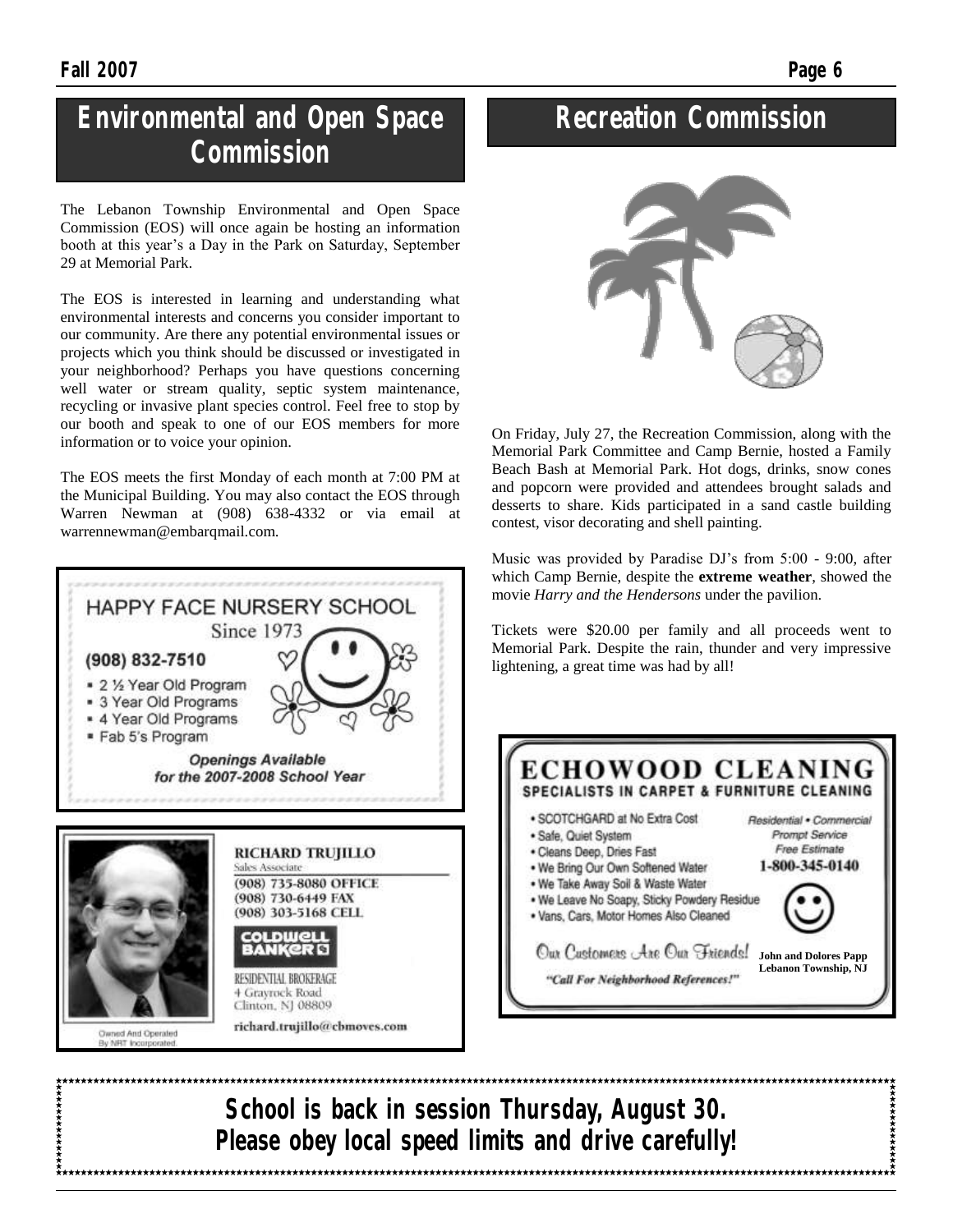### **Bunnvale Library**

### **Fall at the Bunnvale Library**

In September, Doris Terris will display her pastels and watercolor paintings at the library. In October, just in time for Halloween, Kara Drake will have some of her *Super Hero* collection on display. We are always looking for interesting collections for our *Ann Rambo Memorial Display Cabinet*. Please let Marie, Joan, or Ada know if you have a collection to share.

Sign-ups for the fall session of preschool story time will begin on September 5. The first story time will be on Friday, September 21 at 1:00 PM. Please come into the library to signup. Story time lasts for about 35 minutes. A few stories are read and then the children do a craft. Children should be 3 ½ to 5 years old. Enrollment is limited to ten.

Library hours are Wednesday from 1:00 - 8:00 PM, and Thursday, Friday, and Saturday from 10:00 AM - 5:00 PM. Remember that you can now request items on-line from anywhere in the Hunterdon County Library system by visiting www.hclibrary.us. The items can be delivered to Bunnvale Library for convenient pick-up.



Bunnvale Library's *Mystery House* was created by Librarian Marie Taluba for the summer reading program, and will be on display at the library through Halloween.



#### SERVING HUNTERDON COUNTY AND SURROUNDING AREAS

| <b>RENOVATIONS</b>              | <b>COMPUTER LINES</b>                |  |
|---------------------------------|--------------------------------------|--|
| <b>ADDITIONS</b>                | PHONE / FAX WIRING                   |  |
| <b>NEW CONSTRUCTION</b>         | CEILING AND ATTIC FANS               |  |
| <b>SERVICE UPGRADES</b>         | WASHERS, DRYERS, A/C LINES           |  |
| OUT DOOR LIGHTING               | <b>TRACK &amp; RECESSED LIGHTING</b> |  |
| <b>GENERATOR BACK-UP WIRING</b> | <b>SMOKE DETECTORS</b>               |  |
| <b>TROUBLE SHOOTING/REPAIRS</b> | <b>HOT WATER HEATERS</b>             |  |

### EFFICIENT, COURTEOUS SERVICE, QUALITY WORK **FREE ESTIMATES**

John J. MacKenzie

 $(908) 638 - 8534$ 



*<u>DEPENDABLE</u>* **SKRVICK SINCE 1936** 

PERSONAL & COMMERCIAL INSURANCE FOR ALL YOUR NEEDS

908-638-8558 or toll free 800-476-7466

www.groendyke.net E-mail airgro@att.nct

295 Route 513, Califon, NJ 07839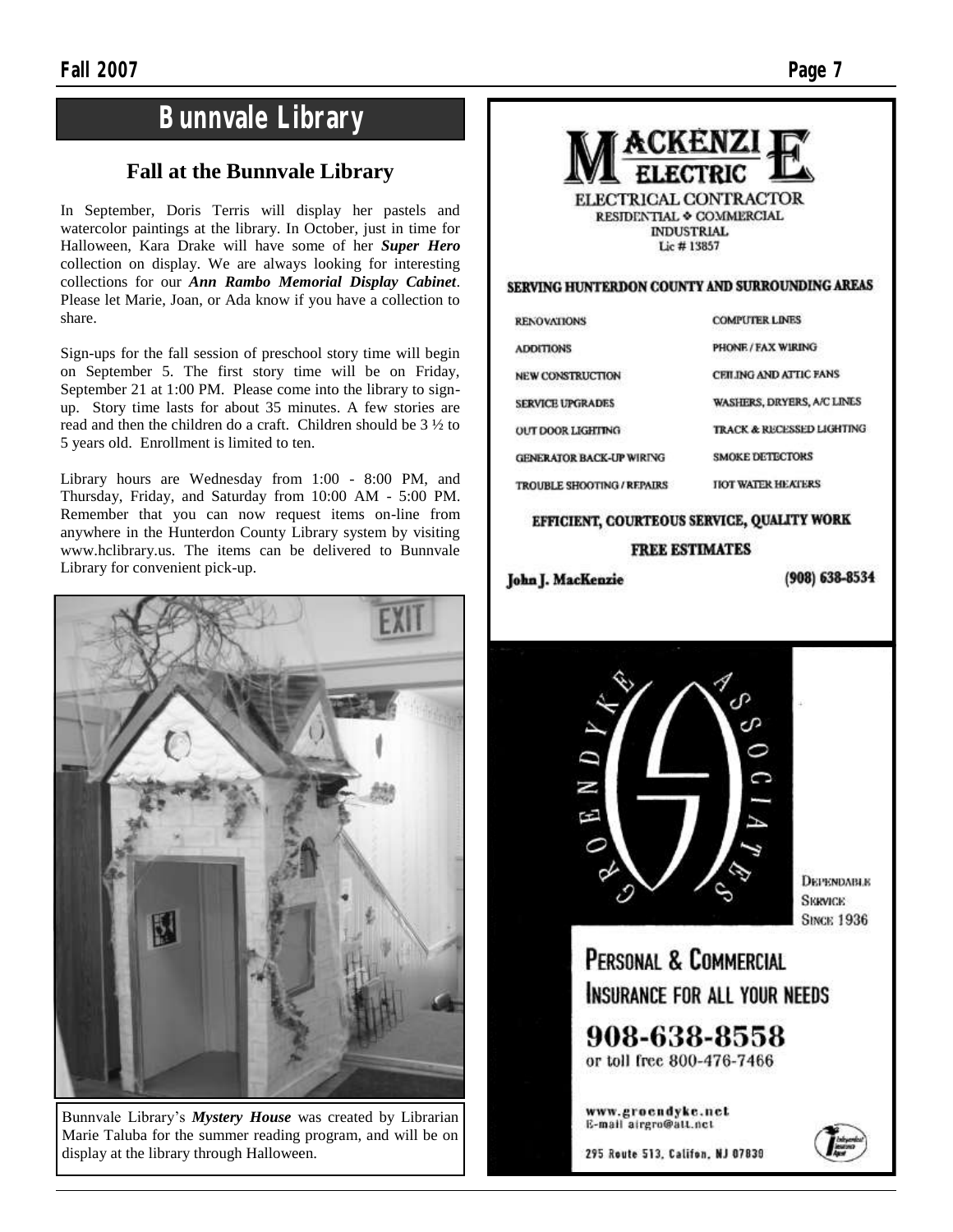### **Historians**

### *A Look back at our Heritage ... By Ralph Lomerson Lebanon Township Historian*

This news article is from a scrapbook put together by a Mr. Strope of South Hunterdon County. The newspaper is unknown. The year was 1896.

*A Costly Dividing Line Stubborn Townships that refused to pay \$2.50 for the care of a road forced to expend \$3,000.00 Lebanon Township, N.J., August 14, 1896*

*Good old "Uncle Jimmie Fritts" is chuckling to himself exultantly. "Well," he says, "if they had listened to me and accepted my terms, it would have saved \$3,000.00! But they didn't, and so that's the cost."*

*Uncle Jimmie lives on a little cross road at Pleasant Grove. The entire length of the road is about seventy-five rods, and it is never traveled over much. He has cared for it for years, repairing it in the Spring and Autumn, and shoveling the snow from it in the Winter. He has always considered that it lies in Lebanon, and that was the common opinion. Two years ago the Lebanon Township Committee laid out their work for the season, and for the first time in many years the cross road came up for attention. The discussion was protracted, and finally the committee refused to assume the care of the road, because, in their opinion, it was not in the township at all, but in the township of Washington, Morris County. The town authorities of Washington resented this at once. They protested that they had nothing to do about the road, and advised Lebanon to mind her own business.*

*Lebanon responded that it had cared for the other town's road as long as it should. Then it was that Uncle Jimmie came forward as peacemaker. To stop the quarrel, he offered to keep the road in repair for the nominal sum of \$2.50 a year. Neither township would agree to assume even this trifling expense, and an appeal was made to the New Jersey Legislature. Lebanon is in Hunterdon County, and Washington in Morris County, and to settle the dispute it was necessary to order the running anew of the county lines, and the monumenting of the same.*

*This work has occupied several months, and is now completed. The two counties will divide between them the expense, aggregating \$3,000.00, or 1,200 times what the Pleasant Grove farmer agreed to settle the dispute for, and the engineers show that the road belongs, after all, to both towns.*

The road in question is the present day Hollow Brook Road. Only the section from Pleasant Grove road to the intersection of Skytop Road was involved. The monuments are still there, 6 inches wide by 9 inches long and 13 inches high, made of granite, an H on the Hunterdon County side, and an M, for Morris County, on the other side.

### **Louise Sliker Memorial**

The Louise Sliker Memorial is now complete. The memorial is a park bench with a plaque detailing Louise's name, dates and contribution to Lebanon Township. The bench can be viewed at the Lebanon Township Memorial Park.

The Historians would like to thank all who contributed to this memorial.



For the last 28 years, Hayth's Preschool has been providing exceptional child-centered programs that are structured around the individual needs of each child. It is a place where wonderful memories are made.

#### **Programs Offered**

| $9:00$ AM $-11:30$ AM                 | ** All programs are                          |
|---------------------------------------|----------------------------------------------|
| $9:00 AM - 12:15 PM$                  | a hands on approach<br>for every child. This |
| 7:00 AM $-$ 5:45 PM (full day)        | allows each child a                          |
| $7:00$ AM $-12:15$ PM (half day)      | multi-sensory<br>approach to grow            |
| $9:00 AM - 3:00 PM$                   | and develop life-long<br>skills. **          |
| 11:45 AM $-$ 3:00 PM $+$ Kindergarten |                                              |

#### **Before and after school Programs:**

Before and after school busing available for Lebanon Township School students in grades Kindergarten and up. Busing is available for AM and PM Kindergarten students.

Open enrollment! Call today to schedule a visit! We look forward to meeting you!

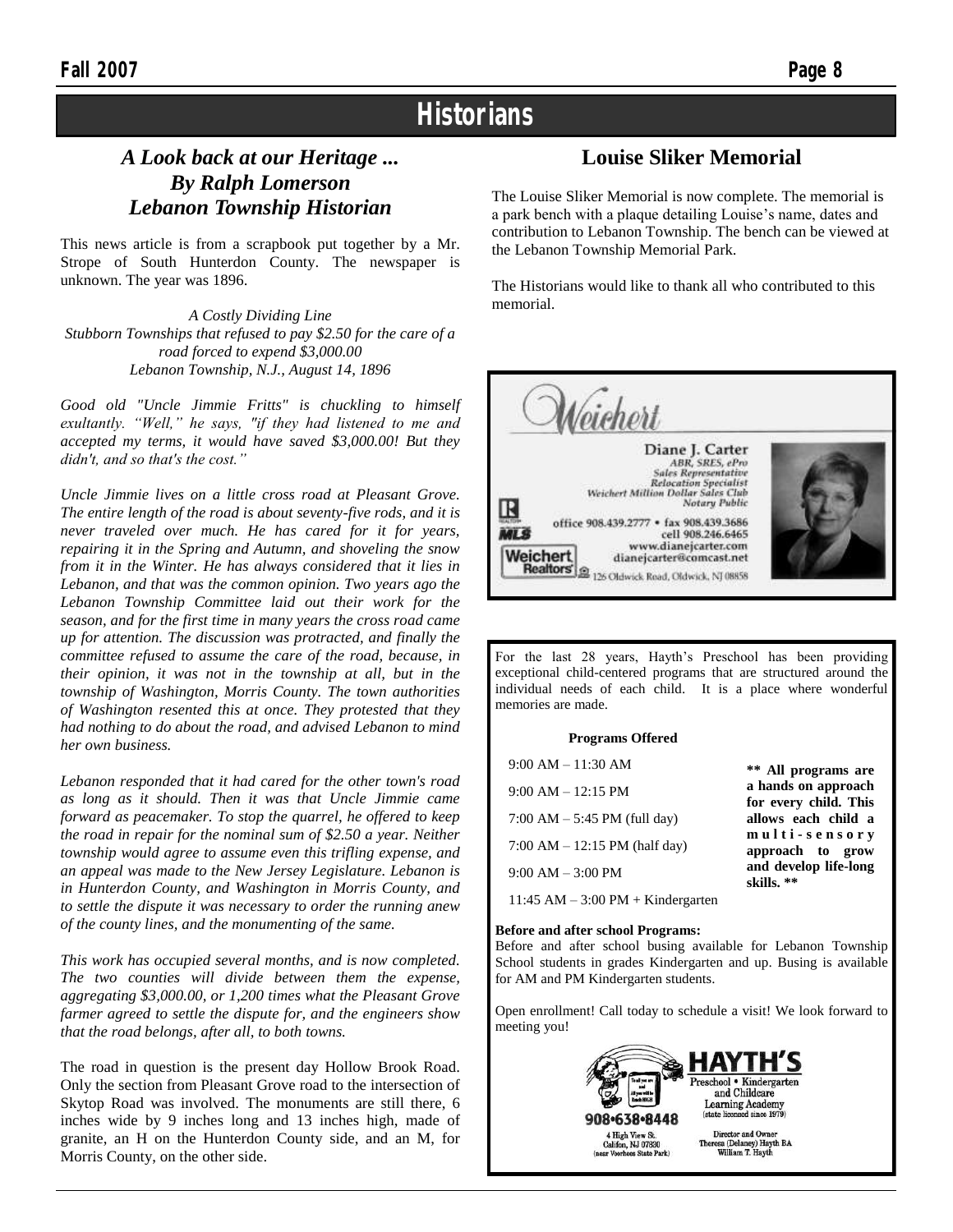### **Museum**

### **2007 FALL SLATE**

### **FARM JOURNALS** Sept. 1 to Oct. 30

Tom Burrell of Redmill Road shares with us his collection of old Farm Journal magazines from the 1940's to 1970's. A publication that kept our farmers and their wives up to date on new equipment, household tips and recipes. Every farmhouse family looked forward to the monthly issue of Farm Journal to be in their mailbox. Come in and reminisce.

### **HUNTERDON COUNTY QUILT SHOW Oct. 6 to Oct. 27**

Celebrating 30 years of quilting - this group of 50 enthusiastically continues to learn new techniques as quilting becomes easier with a plethora of fabrics & quilting machines - a great show for your enjoyment - stop by.

### **ART SHOW IN RETROSPECT** Nov. 3 to Nov. 29

**Reception Sat., Nov. 3, 1-5 PM** Meet Sandy Gaskins-Watts, a New Hampton neighbor who, with her family, recently took up residence in the old New Hampton General Store. A graduate of the Harrow School of Art & Technology and the Newark School of Industrial Arts, Sandy is an artist of oils & watercolors, portraits, landscapes, still life and more. Please come & meet Sandy at our opening reception on Saturday, Nov 3.

### **BOTTLES, BOTTLES, BOTTLES** Nov. 3 to Dec. 29

Milk bottles & other bottles displayed by Ralph Lomerson (our historian & chairman of the Lebanon Township Historians) - (author) & (featured in PBS documentary on the oil industry) a man to know - stop by & see this great exhibit.

### **A HAPPY HOLIDAY Dec. 8 from 1-5 PM**

Once again, we will celebrate the going out & coming in of a new year - Welcome 2008. The burgundy stew, punch & cookies will be for refreshment. Greet old friends & make new. Happy Holidays to you all!! - A bingo prize for a local nursing home is really appreciated.

### **ALL WELCOME FREE**

The museum is supported by the Township of Lebanon under the guidance of the Township Historians and the general operating grants of the Hunterdon County Cultural and Heritage Commission.

Hours: Tuesday & Thursday 9:30 AM - 5:00 PM, Saturday 1:00 - 5:00 PM

### **Recycling**

### **Township Depot Continues**

The Township Recycling Depot is held on the **third Saturday of each month** from 8:30 AM to 11:30 AM behind the First Aid Squad and Municipal Buildings, 530 West Hill Road. Containers (aluminum, bi-metal, glass, and #1 and #2 plastics) can be commingled. Cardboard, newspapers and junk mail/magazines should be bundled and tied separately. Household batteries can also be dropped off. Please observe the rules - we're getting a lot of plastic that is not #1 or #2.

### **Household Hazardous Waste Cleanup Day**

The Hunterdon County Utilities Authority (HCUA) will hold a hazardous waste cleanup day on Saturday, November 10 from 9:00 AM – 1:00 PM at the Hunterdon County Complex, Route

12, Flemington. They will accept up to 10 gallons or 80 lbs. of the following: latex paint, oil-based paint, paint thinner, asbestos pipe wrap, varnish/stains, insecticides, pesticides, gasoline, herbicides, pool chemicals, aerosol cans, kerosene, gas/oil mix, photographic chemicals, battery acid, drain cleaner, mercury, fuel oil/sludge, diesel fuel and fluorescent tubes. Consolidate latex paints and oil based paints, keeping them type separated, to make full cans. Wrap fluorescent tubes in newspaper or put back in original sleeve. They will accept with no quantity limit: used motor oil, automotive and household batteries, anti-freeze and fire extinguishers. They will not accept solid waste, empty containers, radioactive materials, explosives, pentachlorophenol, computers and monitors, propane or any compressed gas tanks, PCB's and silvex. For more information, contact HCUA at (908) 788-1110 or email ajohnson@co.hunterdon.nj.us, or check their website at http://co.hunterdon.nj.us/depts/swr/hcua.htm.

# **Reception Sat., Oct. 6, 1-5 PM**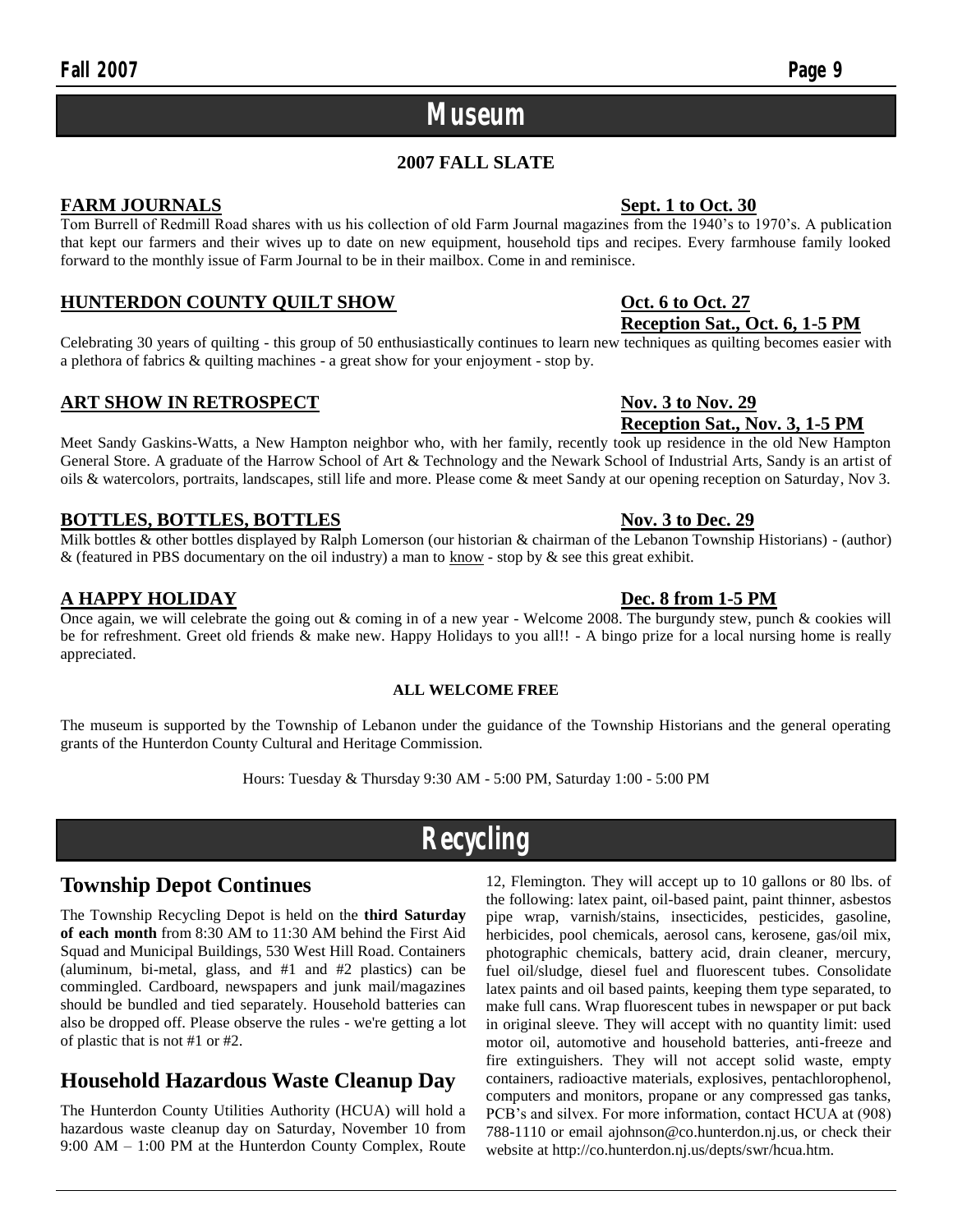### **Community News**

### **LTEF 2nd Annual Charity Golf Outing**

Mark Your Calendars! The Lebanon Township Education Foundation will hold its  $2<sup>nd</sup>$  Annual Charity Golf Outing on Friday, October 12. This year's event will be held at the High Bridge Hills Golf Course, with a mid-day start. If interested in further information, contact LTEF President Mike Walsh at (908) 537-7854, or email [walshtrips@comcast.net.](mailto:walshtrips@comcast.net)

### **Red Cross Golf Classic**

The American Red Cross of Central New Jersey will hold its  $6<sup>th</sup>$ Annual Save-A-Life Golf Classic on Monday, October 1 at Hawk Pointe Golf Club.

Events such as **The 6th Annual Save-A-Life Golf Classic** enable the American Red Cross of Central New Jersey to provide essential programs and services. Highlights from last year include:

- 1. 13,434 units of blood collected
- 2. 274 families affected by disaster assisted with food, shelter, clothing and emotional support
- 3. 30,079 CPR and First Aid certificates issued
- 4. 51,365 meals delivered to local seniors and homebound individuals
- 5. 574 emergency communications facilitated between families and armed service personnel.

Please contact Jennifer Durrant at (908) 782-4121 or email Durrant@njredcross.org for additional information or to register.

*WE'RE BACK!* Tupperware Inventory Sale Opening Saturday, August 25<sup>th</sup> Through the month of September Victorian Square Mall, Califon Vicky Coles, 908-256-4042

# **Ripley Chiropractic** ※ Wellness ※

"A Family Tradition Since 1952"

**\*** Family Chiropractic *S* Massage & Reiki **\* Meditation Coaching** 

Barrett W. Ripley, D.C. 35 Main St. \* High Bridge  $(908)$  638-0025

Comprehensive. Compassionate. Convenient.

Providing all specialities of healthcare to communities throughout Central New Jersey.

**Hunterdon Healthcare** 

### PHYSICIAN REFERRAL SERVICE 1-800-511-4HMC  $(1-800-511-4462)$

Call today for an expert physician close to home.

Hunterdon Medical Center 2100 Wescott Drive Flemington, NJ



The Heart of Modern Medicine www.hunterdonhealthcare.org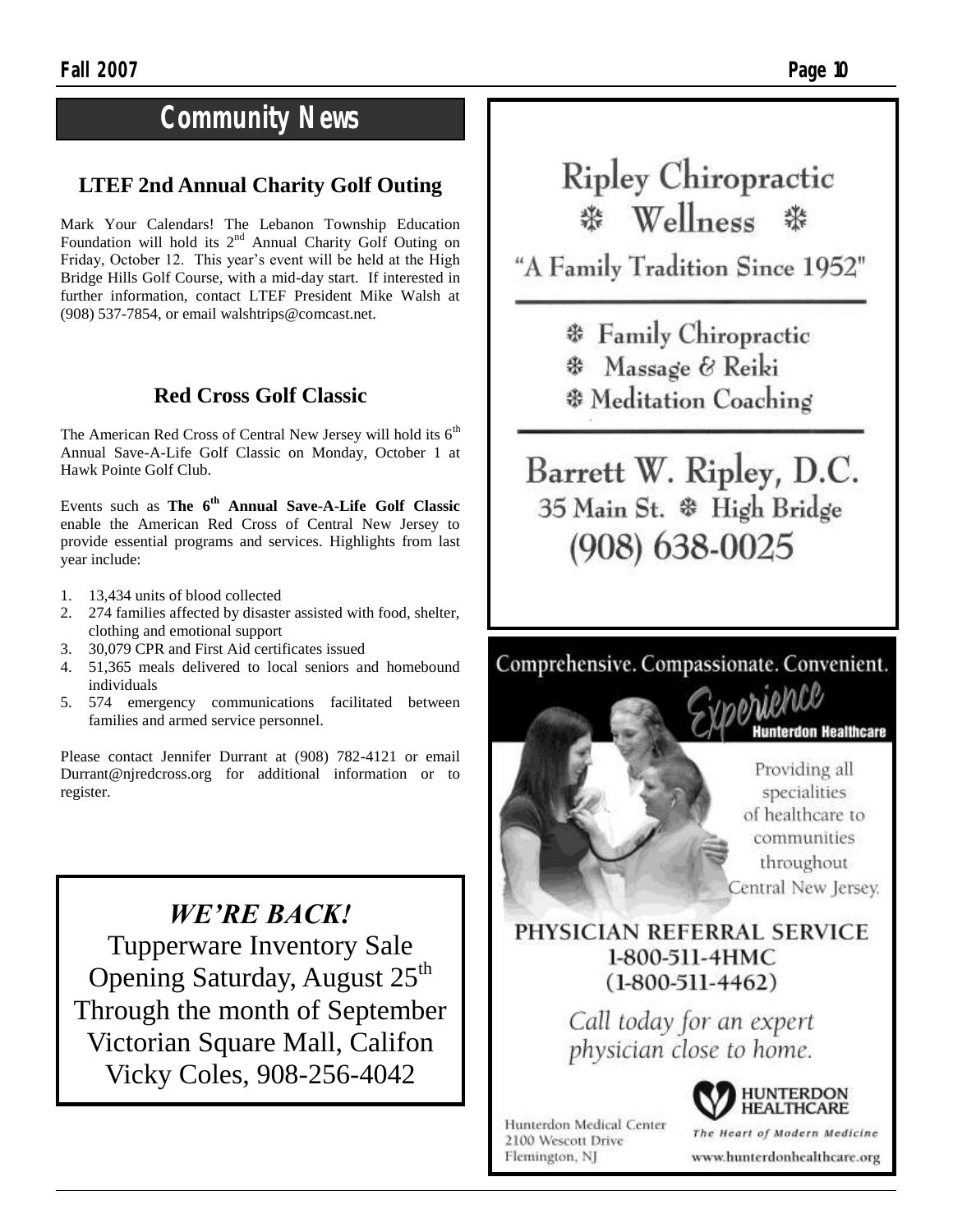|                                                                                       | Township                        |  |
|---------------------------------------------------------------------------------------|---------------------------------|--|
| <b>TOWNSHIP COMMITTEE</b>                                                             |                                 |  |
| Mayor - Ed Post                                                                       | $(908) 832 - 6930$              |  |
| Deputy Mayor - George Piazza                                                          | $(908) 638 - 1104$              |  |
| Francis Monahan                                                                       | (908) 537-2412                  |  |
| Patricia Schriver                                                                     | $(908) 832 - 7066$              |  |
| Jay D. Weeks                                                                          | (908) 832-7155                  |  |
| <b>MEETINGS</b><br>Meetings held at the Municipal Building unless otherwise specified |                                 |  |
| Township Committee                                                                    | 7:00 PM 1st & 3rd Wed           |  |
| <b>Board of Health</b>                                                                | 6:30 PM 1st Wed as needed       |  |
| Planning Board                                                                        | 7:00 PM 1st and 3rd Tues        |  |
| Board of Adjustment                                                                   | 7:30 PM 4th Wed                 |  |
| Environmental<br>and<br>Open<br>Space<br>Commission                                   | 7:00 PM 1st Mon                 |  |
| Park Committee                                                                        | 7:30 PM 2nd Mon                 |  |
| <b>Agricultural Advisory Board</b>                                                    | 7:00 PM 2nd Mon                 |  |
| <b>Recreation Commission</b>                                                          | 7:00 PM 3rd Thurs               |  |
| <b>Library Committee</b>                                                              | 7:30 PM 2nd Wed at the Library  |  |
| <b>Historians</b>                                                                     | 7:30 PM 1st Thurs at the Museum |  |

| <b>FIRE - POLICE - FIRST AID</b>       |                 |                    |
|----------------------------------------|-----------------|--------------------|
| <b>Police Emergency</b>                |                 | 911                |
| Police Dispatch                        |                 | $(908) 638 - 8515$ |
| Chief, Pam Schell                      |                 | $(908) 638 - 8516$ |
| Police Office Manager, Kathy Goracy    |                 | $(908) 638 - 8516$ |
| <b>First Aid Squad Emergency</b>       |                 | 911                |
| Squad Captain, Ken Ader                |                 | $(908) 638 - 0549$ |
| <b>Fire Department Emergency</b>       |                 | 911                |
| Chief. Warren Gabriel                  |                 | (908) 537-2838     |
| Fire Official, Gary Apgar              |                 | $(908) 537 - 6670$ |
| Burning Permits, Bob Dove              |                 | $(908) 689 - 7771$ |
| <b>Office of Emergency Management</b>  |                 |                    |
| Coordinator, Paul R. Jones             |                 | (908) 537-2850     |
| <b>North Hunterdon Municipal Court</b> |                 | (908) 735-7775     |
| <b>SCHOOLS</b>                         |                 |                    |
| Valley View School                     | Grades $K - 4$  | $(908) 832 - 2175$ |
| Woodglen School                        | Grades $5 - 8$  | $(908)$ 638-4111   |
| Voorhees High School                   | Grades $9 - 12$ | $(908) 638 - 6116$ |

| <b>TOWNSHIP CONTACTS</b>                                                                                                                            |                    |                      |                                                                   |
|-----------------------------------------------------------------------------------------------------------------------------------------------------|--------------------|----------------------|-------------------------------------------------------------------|
| Township Clerk & Registrar of Vital Statistics                                                                                                      | Karen Sandorse     | (908) 638-8523 x11   |                                                                   |
| Deputy Clerk & Dog Licensing Agent                                                                                                                  | Kimberly Jacobus   | $(908)$ 638-8523 x10 |                                                                   |
| <b>Tax Collector</b>                                                                                                                                | Mary Hyland        | (908) 638-8523 x15   | Hours: Mon & Wed $8:00 AM - 4:30 PM$                              |
| Treasurer                                                                                                                                           | Julia Gambert      | (908) 638-8523 x19   | Hours: Wed & Fri 8:00 AM - 4:30 PM                                |
| Assessor                                                                                                                                            | Mary Mastro        | (908) 638-8523 x17   | Hours: Tues & Wed 8:00 AM $-$ 4:30 PM and by appointment          |
| Planning Board Clerk & Board of Adjustment Secretary                                                                                                | Gail Glashoff      | (908) 638-8523 x22   |                                                                   |
| Zoning Officer                                                                                                                                      | William Skene      | (908) 638-8523 x20   | Hours: Mon $1:00 \text{ PM} - 3:00 \text{ PM}$ and by appointment |
| Lost Dogs                                                                                                                                           | Judy Dunlap        | $(908) 537 - 2678$   |                                                                   |
| Hunterdon Humane Animal Shelter                                                                                                                     |                    | $(908)$ 996-2525     |                                                                   |
| Department of Public Works                                                                                                                          | Paul R. Jones      | $(908) 537 - 2850$   |                                                                   |
| Library Committee & Memorial Park Committee                                                                                                         | Art Gerlich, Chair | $(908) 638 - 4331$   |                                                                   |
| <b>Recreation Commission</b>                                                                                                                        | Karen Newman       | $(908) 638 - 4332$   |                                                                   |
| <b>Memorial Garden</b>                                                                                                                              | Eva Burrell        | (908) 537-2424       |                                                                   |
| Recycling Committee                                                                                                                                 | Jan Gibas          | $(908)$ 638-4784     |                                                                   |
| Webmaster & Newsletter                                                                                                                              | Karen Newman       | $(908)$ 638-4332     | Email information to karennewman@embarqmail.com                   |
| <b>Bunnvale Library</b>                                                                                                                             |                    | $(908)$ 638-8884     | Hours: Wed 1:00 - 8:00 PM, Thurs - Sat 10:00 AM - 5:00 PM         |
| Township of Lebanon Museum at New Hampton                                                                                                           |                    | $(908) 537 - 6464$   | Hours: Tues & Thurs 9:30 AM - 5:00 PM, Sat 1:00 - 5:00 PM         |
| Hunterdon County Transfer Station                                                                                                                   |                    | $(908)$ 236-9088     |                                                                   |
| Hunterdon County Board of Health                                                                                                                    |                    | $(908) 788 - 1351$   |                                                                   |
| Construction Office, Christy Hoffman Farm, 108 Rt 512, Califon, NJ 07830                                                                            |                    | (908) 832-5552       | Hours: Mon - Fri 8:30 AM - 4:00 PM                                |
| For scheduling use of the Municipal Building Meeting Rooms or reserving the Memorial Park Pavilion, contact the Municipal Building at 638-8523 x10. |                    |                      |                                                                   |

## Directory